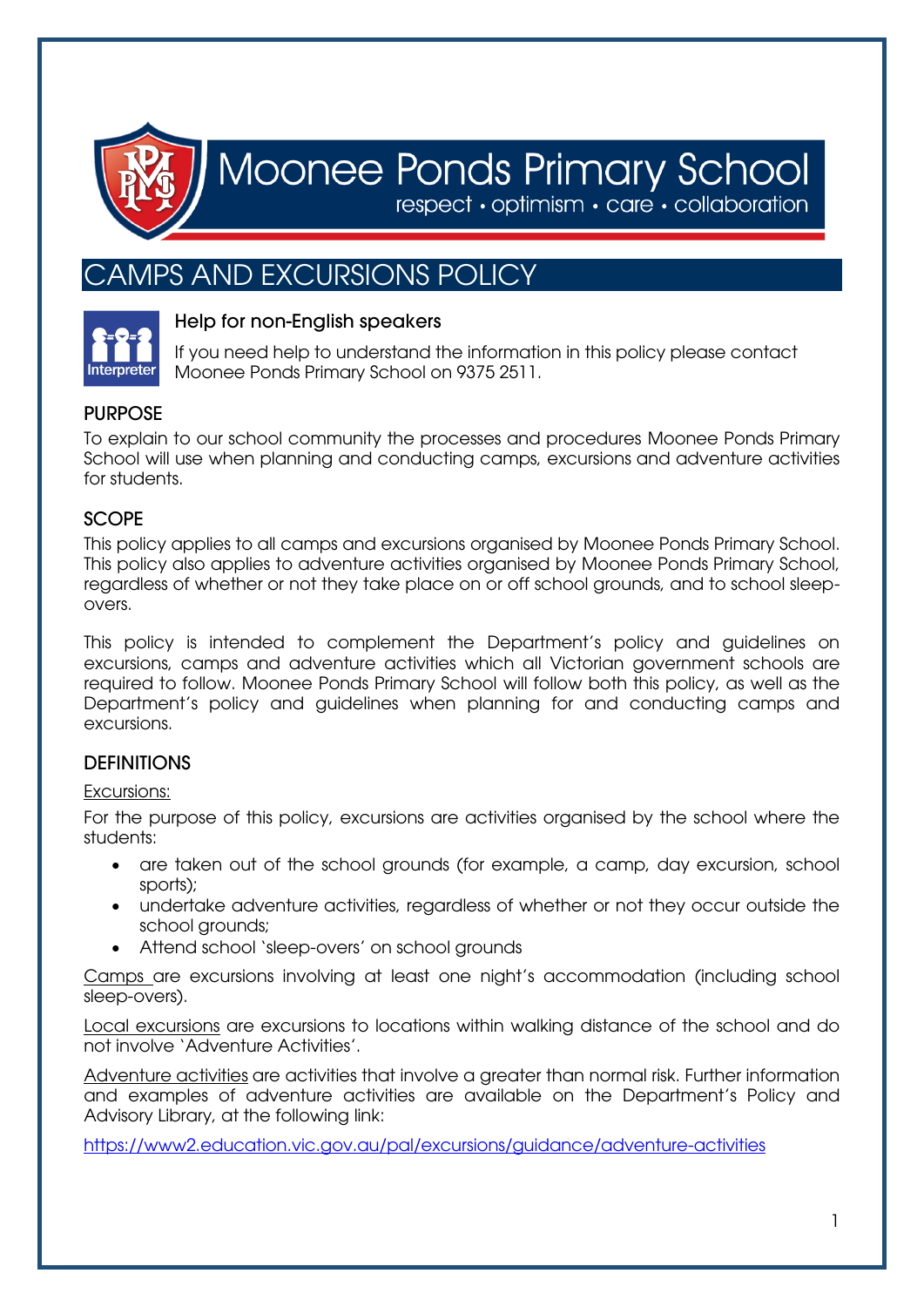# **POLICY**

Camps and excursions can provide a valuable educational experience for our students which are complementary to their learning, as they provide access to resources, environments and expertise that may not be available in the classroom. They are an integral part of the school curriculum as they enable students to explore, extend and enrich their learning and their social skills development beyond the classroom environment.

For all camps and excursions, including adventure activities, our school will follow the Department's Policy and Advisory Library: [Excursions.](https://www2.education.vic.gov.au/pal/excursions/policy)

#### Planning process for camps and excursions

All camps and excursions will comply with Department planning requirements.

Part of this planning process includes conducting risk assessments, to ensure that reasonable steps are taken to minimise the risks associated with each proposed camp or excursion. Moonee Ponds Primary School's risk assessment will include consideration of arrangements for supervision of students and consideration of the risk of bushfire activity in the excursion location. In the event of a Code Red Day being announced, excursions or camp activities in effected locations will be cancelled or rescheduled. Planning will also cover arrangements for cancelling, recalling or altering the camp or excursion for any other reason.

Moonee Ponds Primary School is committed to ensuring students with additional needs are provided with an inclusive camps and excursions program and will work with families during the planning stage, as needed, to support all students' attendance and participation in camp and excursion activities.

In cases where a camp or excursion involves a particular class or year level group, the Organising Teacher will ensure that there is an alternative educational program available and appropriate supervision for those students not attending the camp or excursion.

#### Supervision

Moonee Ponds Primary School follows the Department's guidelines in relation to supervision of students during excursions and camps.

All excursion staff (including parent volunteers) will be familiar with supervision requirements and the specific procedures for dealing with emergencies on each camp and excursion.

All school staff will be aware that they retain overall responsibility for the supervision and care of students throughout all camps and excursions (including adventure activities), regardless of whether or not external providers are managing the activity.

#### Parent volunteers

Parents may be invited to assist with camps and excursions. School staff will notify parents/carers of any costs associated with attending. School staff are in charge of camps and excursions and parent/carer volunteers are expected to follow teachers' instructions.

When deciding which parents/carers will attend, the Organising Teacher will take into account: any valuable skills the parents/carers have to offer (e.g. bus licence, first aid etc.) and the special needs of particular students.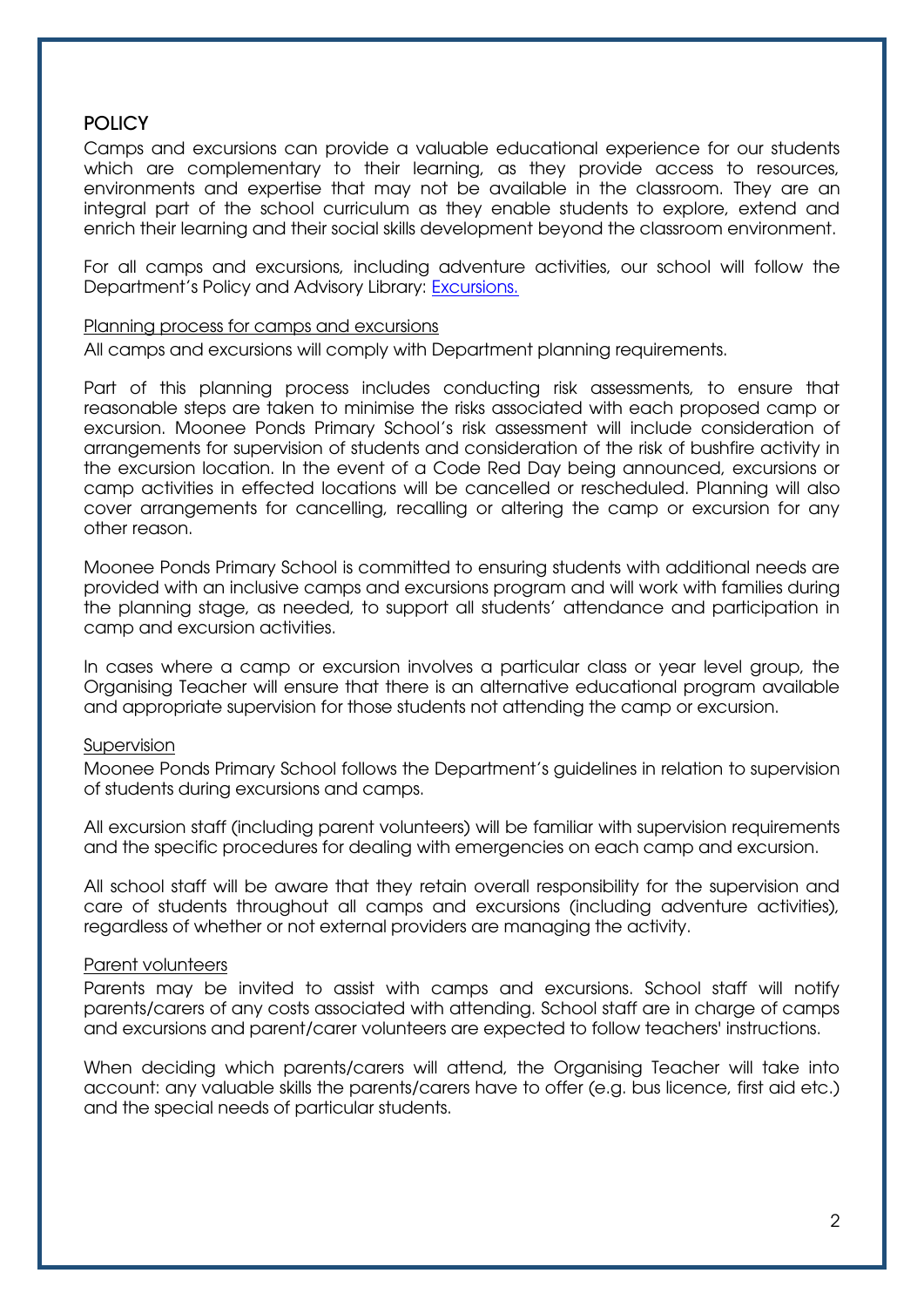#### Volunteer and external provider checks

Moonee Ponds Primary School requires all parent or carer camp or excursion volunteers and all external providers working directly with our students to have a current Working with Children Check card and to follow the expectations as described in our Visitors and Volunteers policy. This policy is available on the policy page of our School Website at: <http://www.mpp.vic.edu.au/school-council/school-policies/>

#### Parent/carer consent

For all camps and excursions, Moonee Ponds Primary School will provide parents/carers with a specific consent form outlining the details of the proposed activity. Moonee Ponds Primary School uses Compass School Management System to inform parents about camps and excursions and to seek their consent. Parents/carers are encouraged to contact the school to discuss any questions or concerns that they or their child may have with a proposed camp or excursion.

#### Parent Payments for camps and excursions

Most camps and excursions provided by Moonee Ponds Primary School enhance and broaden the schooling experience of our students but are not a mandatory component of our curriculum. These activities are provided on a user-pays basis in accordance with the Department's Parent Payments Policy.

Consent forms will have clearly stated payment amounts and finalisations dates, and families will be given sufficient time to make payments.

Students who have not finalised payment by the required date for camps and excursions provided on a user pays basis will not be able to attend unless the Principal determines exceptional circumstances apply.

Where a camp or excursion is provided as part of the standard curriculum requirements, parents may be invited to make a voluntary contribution but all students will be able to attend regardless of whether their parents contribute.

#### Financial Help for Families

Moonee Ponds Primary School will make all efforts to ensure that students are not excluded for financial reasons. Families experiencing financial difficulty are invited to discuss alternative payment arrangements with the Principal. The Principal can also discuss family eligibility for the Department's Camps, Sports and Excursions Fund (CSEF), which provides payments for eligible students to attend school activities, including camps and excursions. Applications for the CSEF are open to families holding a valid means-tested concession card or temporary foster parents and are facilitated by the school. Further information about the CSEF and the application form are available at [Camps, Sports and Excursions](https://www2.education.vic.gov.au/pal/camps-sports-and-excursions-fund/policy)  [Fund.](https://www2.education.vic.gov.au/pal/camps-sports-and-excursions-fund/policy)

#### Refunds

If a camp or excursion is cancelled or altered by the school, or a student is no longer able to attend part or all of the camp or excursion, our school will consider requests for partial or full refunds of payments made by parents/carers on a case-by-case basis taking into account the individual circumstances. Generally we will not be able to refund payments made for costs that have already been paid where those funds have already been transferred or committed to a third party and no refund is available to the school. Where possible, we will provide information about refunds to parents/carers at the time of payment.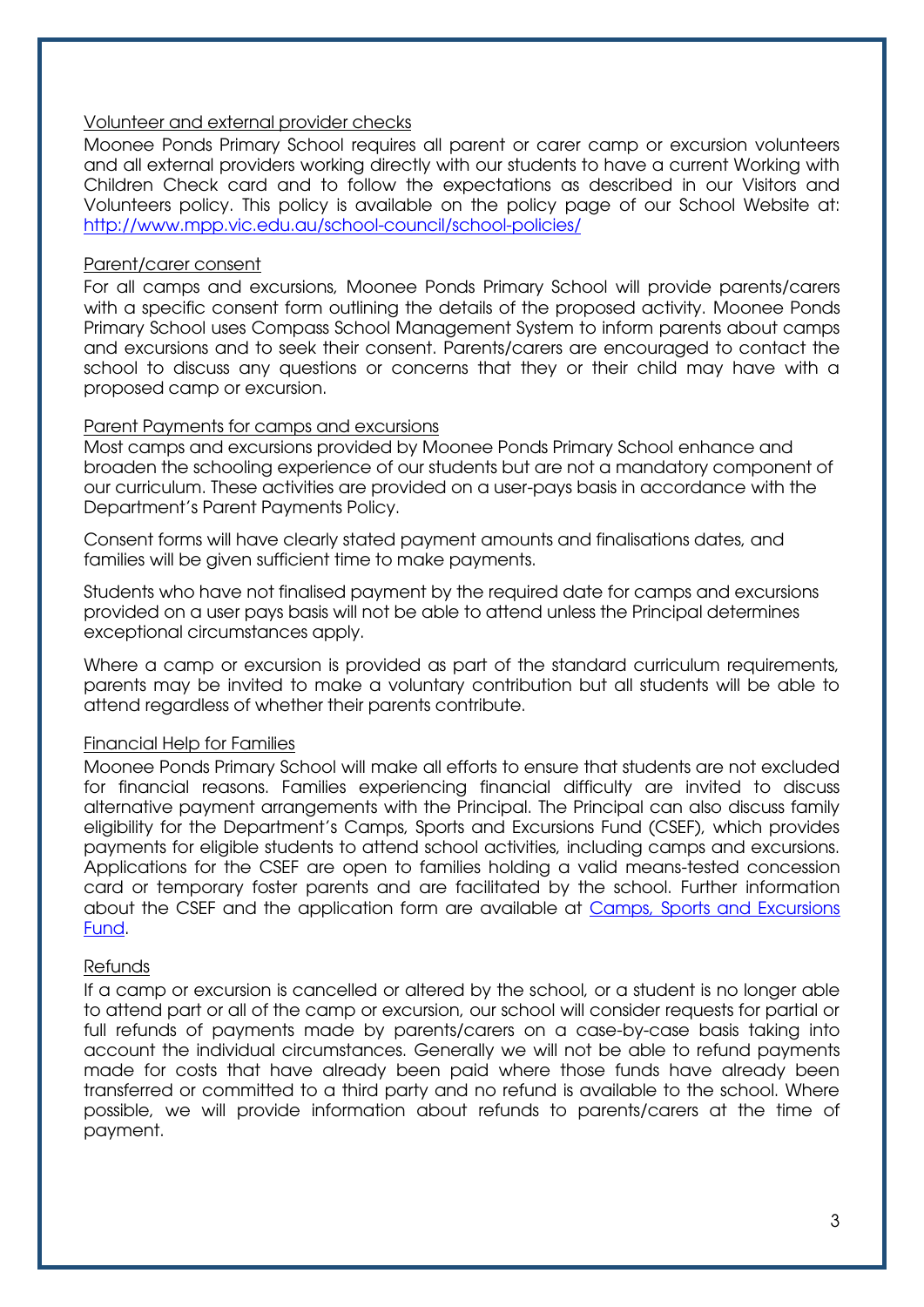#### Student health

Parents and carers need to ensure the school has up-to-date student health information prior to camps and excursions. A member of staff will be appointed with responsibility for the health needs of the students for each camp/excursion. Teachers will administer any medication provided according to our *Medication* policy and the student's signed Medication Authority Form. To meet the school's obligations relating to safety, a first aid kit and mobile phone will be taken by teachers on all camps and excursions.

It is the responsibility of parents and carers to ensure their child/children are in good health when attending excursions and camps. If a student becomes ill during a camp and is not able to continue at camp it is the parent/carer's responsibility to collect them and cover any associated costs. If the Principal approves a student joining a camp late, transport to the camp is the parent/carer's responsibility.

#### Behaviour expectations

Students participating in camps and excursions are required to cooperate and display appropriate behaviour to ensure the camp or excursion is a safe, positive and educational experience for all students involved.

Parents/carers will be notified if their child is in danger of losing the privilege to participate in an excursion or camp due to behaviour that does not meet the standards of behaviour set out in the school's Student Wellbeing and Engagement Policy. The decision to exclude a student will be made by the Principal or Assistant Principal, in consultation with the Organising Teacher. Both the parent/carer and the student will be informed of this decision prior to the camp or excursion.

If on a camp or excursion the Teacher in Charge considers an individual student's behaviour does not meet required standards, then the Principal or their nominee may determine that a student should return home during the camp or excursion. In these circumstances the parent/carer is responsible for the collection of the student and any costs associated with this.

Disciplinary measures apply to students on camps and excursions consistent with our school's Student Wellbeing and Engagement Policy and Student Code of Conduct.

#### Electronic Devices

Students will not be permitted to bring electronic devices to camps or excursions except with prior approval from the Principal. The Principal will only approve students bringing electronic devices to a camp or excursion in exceptional circumstances and when it is in the best interests of the student, and may place conditions on its location and use during the camp or excursion.

#### Food

Students are not permitted to bring their own supply of food items to camps and excursions unless the item is medically indicated and discussed with the Organising Teacher, or included as an item on the clothing and equipment list for that camp or excursion.

#### Accident and Ambulance Cover

Any costs associated with student injury rest with parents/carers unless the Department is liable in negligence (liability is not automatic).

Unless otherwise indicated, Moonee Ponds Primary School and the Department do not provide student accident or ambulance cover. Parents/carers may wish to obtain student